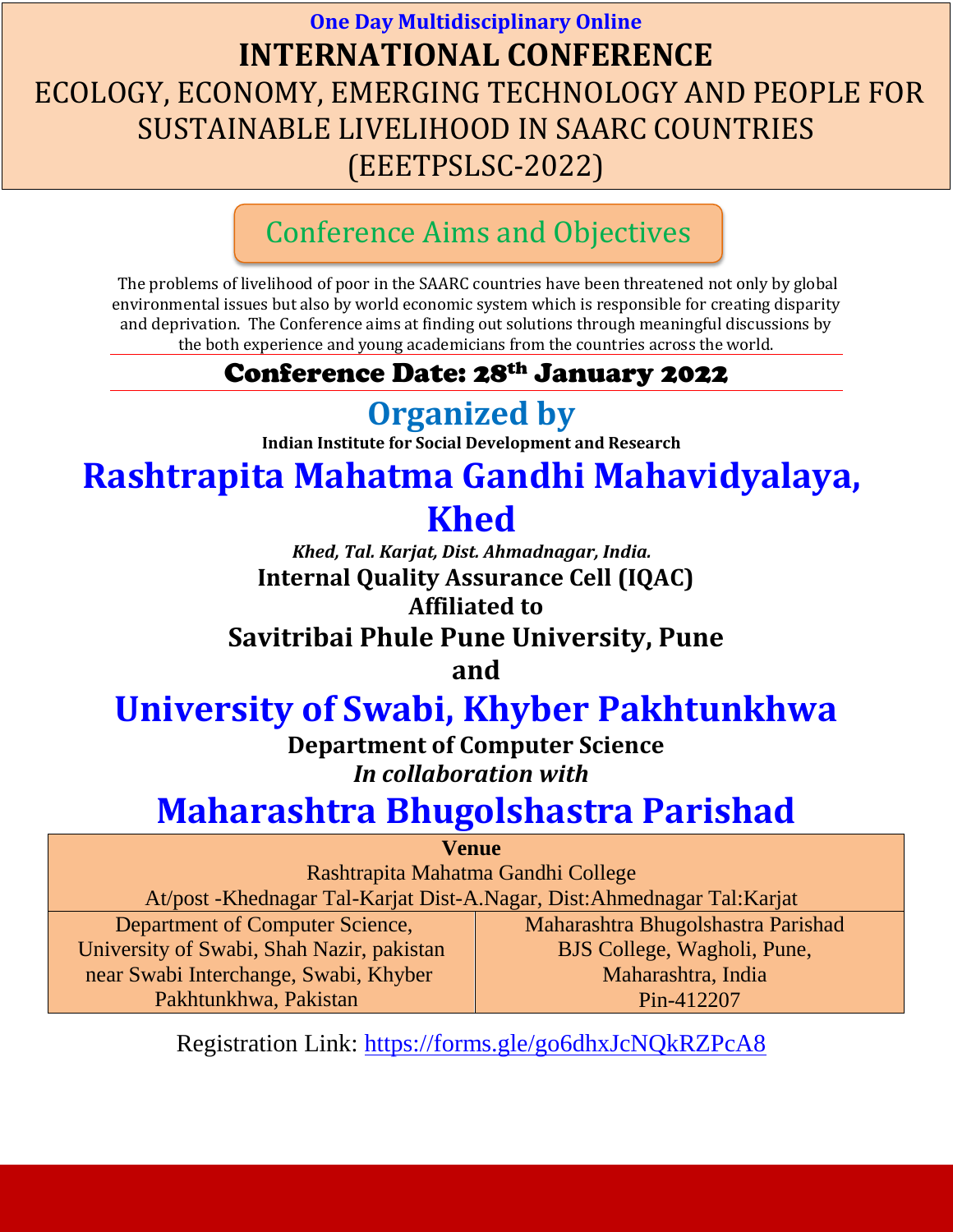| <b>Chief Patrons</b>                                                             |                             |                                                      |                                           |  |
|----------------------------------------------------------------------------------|-----------------------------|------------------------------------------------------|-------------------------------------------|--|
| Dr. Kumar Saptarshi                                                              |                             |                                                      |                                           |  |
| President Maharashtra Gandhi Smarak Nidhi, Pune and Founder of RMG College, Khed |                             |                                                      |                                           |  |
| Prof. (Dr.) Nitin R. Karmalkar                                                   |                             |                                                      | Prof. Dr. Nasir Jamal Khattak             |  |
| Vice Chancellor                                                                  |                             |                                                      | Vice Chancellor                           |  |
| Savitribai Phule Pune University                                                 |                             |                                                      | University of Swabi, Shah Nazir, Pakistan |  |
| <b>Keynote Addresser</b>                                                         |                             |                                                      |                                           |  |
| Prof. Lal Mervin Dharmasiri                                                      |                             |                                                      | Dr. Praveen G. Saptarshi                  |  |
| Senior Professor (Chair),                                                        |                             |                                                      | <b>Visiting Professor</b>                 |  |
| Department of Geography,                                                         |                             | Salisbury University, USA                            |                                           |  |
| University of Kelaniya, Sri Lanka                                                |                             |                                                      |                                           |  |
| <b>RESOURCE PERSON</b>                                                           |                             |                                                      |                                           |  |
| Dr. Shah Nazir                                                                   |                             | Dr. S. D. Shinde                                     | Dr. F. M. Nadaf                           |  |
| <b>Assistant Professor/HOD</b>                                                   |                             | Professor and BOS Chairman,                          | Vice Principal & Professor                |  |
| <b>Computer Science</b>                                                          | Dept. of Geography, Shivaji |                                                      | Dept. of Geography                        |  |
| University of Swabi, Khyber                                                      | University, Kolhapur        |                                                      | DPM's Shree Mallikarjun &                 |  |
| Pakhtunkhwa,                                                                     |                             |                                                      | Shri. Chetan Manju Desai                  |  |
|                                                                                  |                             |                                                      | College, Canacona-Goa                     |  |
| <b>Muhammad Yasir</b>                                                            |                             | <b>Dr. Azaram Parastoo</b>                           |                                           |  |
| School of Geosciences, Qingdao, China                                            |                             | Ngin2alley, Akhundi Alley Park Street, Malayar City, |                                           |  |
| China University of Petroleum, China                                             |                             | Hamedan State, Iran                                  |                                           |  |

**Rashtrapita Mahatma Gandhi Mahavidyalaya, Khed**

About the College A group of educationists, researcher, academicians, artists and social workers led by Dr. Kumar Saptarshi, the staunch follower of Mahatma Gandhi and Jayprakash Narayan established Indian Institute of Social Development and Research in Pune in 1978. He has a long background of social reform and movement against injustice to the rural poor and oppressed castes. Rashtrapita Mahatma Gandhi Mahavidyalaya, Khed, Tal: Karjat Dist: Ahmednagar, Maharashtra State is a premier educational institution based on social movement. Established in the year 2001, has to its credit of providing higher education to the rural people. The campus is blessed by great personalities like Jayaprakash Narayan, former Prime Minister Chandrashekhar, Baba Amate, Vikas and Prakash Amate, former speaker Balasaheb Bharade, respected persons like S. M. Joshi, Anna Hajare, Nanasaheb Gore, Film actors Nana Patekar, Nilu Phule and many more from the field of education, social work, Industry and Politics. The College is affiliated to Savitribai Phule Pune University, Pune. Our college is accredited by NAAC with B+ Grade (2.51 CGPA). The college campus is eco-friendly, located on the bank of Bhima River and it is spread over 26 acres of land.

#### **University of Swabi, Khyber Pakhtunkhwa**

The University of Swabi aspires to be the leading university among the newly established universities of Pakistan, renowned and recognized around the world for offering extensive academic and professional programs of the ultimate quality, for its idiosyncratic style of learning that engage and organize students and faculty for leadership roles in the society, and for being a major national and international center of learning and research in the quest to improve human life.

The University of Swabi aims to improve its students, faculty and staff with an education and learning experience of the premier quality, offering a comprehensive platform of education and professional program, encouraging the personal, social, academic, and career growth of all students, faculty and staff; adding to humanoid knowledge; contributing to the cultural, social and economic progress of society through ground breaking research, acquisition and application of knowledge; and contributing to the encroachment of learning and to the growth of human resources in Swabi, Khyber Pakhtunkhwa and rest of the country.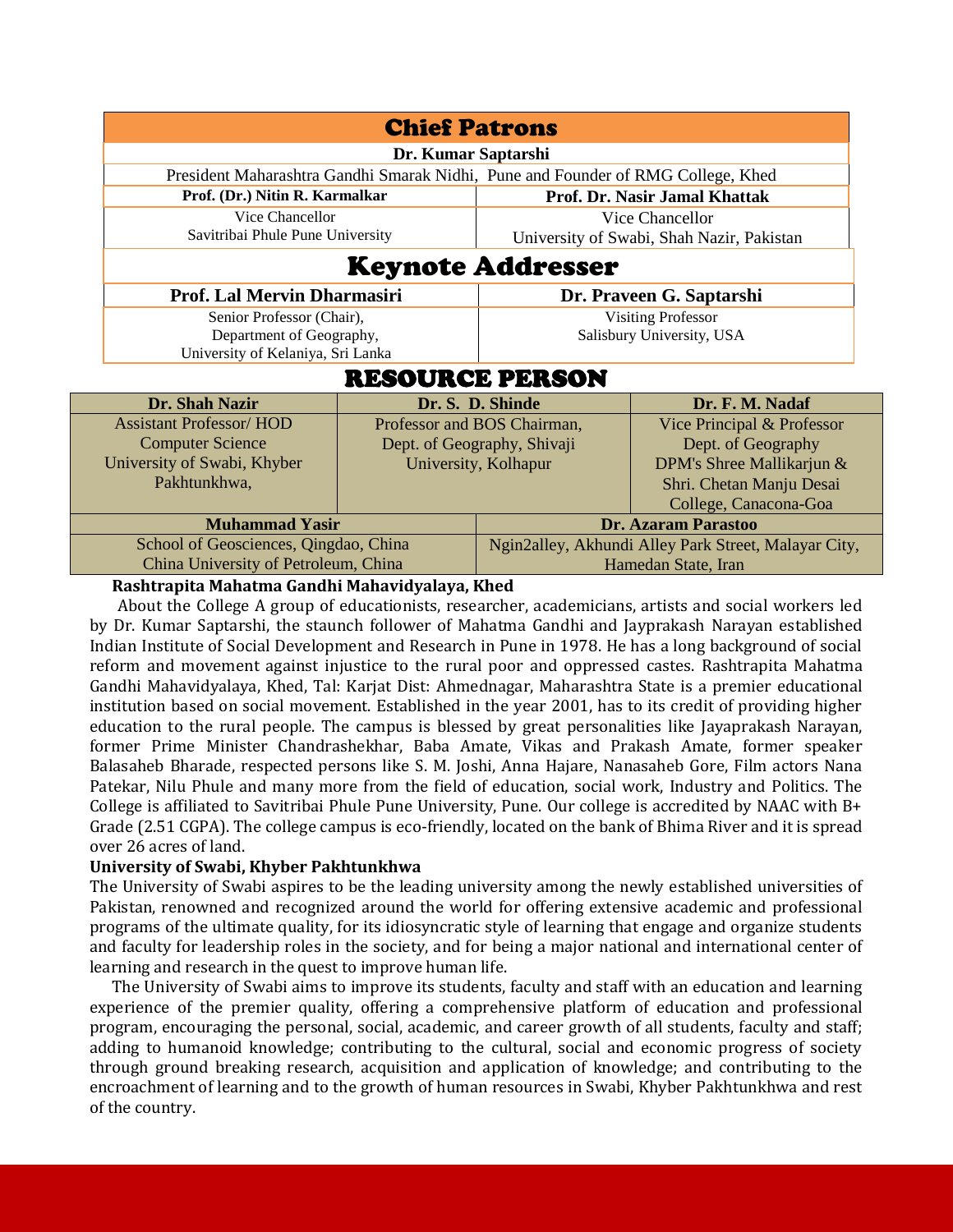#### **Important Dates**

| <b>Full Paper Submission</b> | January 20, 2022 |
|------------------------------|------------------|
| Conference Date              | January 28, 2022 |

#### **Call for Paper**

All full paper submissions will be peer reviewed and evaluated based on originality, technical and/or research content/depth, correctness, relevance to conference, contributions, and readability.

#### *IMP Note-Only Selected 100 Research Paper for Publication*

#### **Important Announcement:**

Due to current concerns on COVID-19 Pandemic Situation, the Committee has decided to **1. VIRTUAL PRESENTATION**

**ZOOM/Google Meet**: For real-time interaction between presenter and audience 2. **ONLINE VIDEO PRESENTATION (NEW!!!)**

Now you can present your paper from the comfort of your home. Just send us your 10-15 minutes pre-recorded video presentation and slides. The video will be posted in our YouTube channel on the conference day.

It saves time, money and more importantly, we stay safe. It's the New Normal!

 Research Paper Publication Web of Science Journal (UGC CARE Group II)

Papers will be published in UGC CARE Group II – **Web of Science Journal** (Special Issue)

#### Submit Full Research paper Email- [2022conf@gmail.com](mailto:2022conf@gmail.com)

### Registration Link:<https://forms.gle/go6dhxJcNQkRZPcA8> **DETAILS OF CONFERENCE REGISTRATION**

| Sr. | <b>Indian Delegates</b>                                                                                                                      |          | <b>Foreign Delegates</b>                                                                                       |                |
|-----|----------------------------------------------------------------------------------------------------------------------------------------------|----------|----------------------------------------------------------------------------------------------------------------|----------------|
| No. | <b>Registration &amp; Publication Fee (RS)</b>                                                                                               |          | <b>Registration &amp;</b><br><b>Publication Fee (RS)</b>                                                       |                |
|     | Faculty/Professionals, Research<br>Students & PG/UG Students<br><b>Single Author</b><br><b>Publication Fee 5000+ Registration</b><br>$500/-$ | $5500/-$ | Faculty/Professionals/Research<br>Scholars & PG/UG Students                                                    | <b>200US\$</b> |
|     | Faculty/Professionals, Research<br>Students & PG/ UG Students Each<br>additional Rs. 300/ per exceeding<br>authors                           | $300/-$  | Faculty/Professionals/Research<br>Scholars & PG/UG Students<br>additional 45 US\$ for per exceeding<br>authors | <b>45US\$</b>  |
| 3   | <b>Only Registration</b>                                                                                                                     | $500/-$  | <b>Only Registration</b>                                                                                       | <b>8US\$</b>   |
|     |                                                                                                                                              |          |                                                                                                                |                |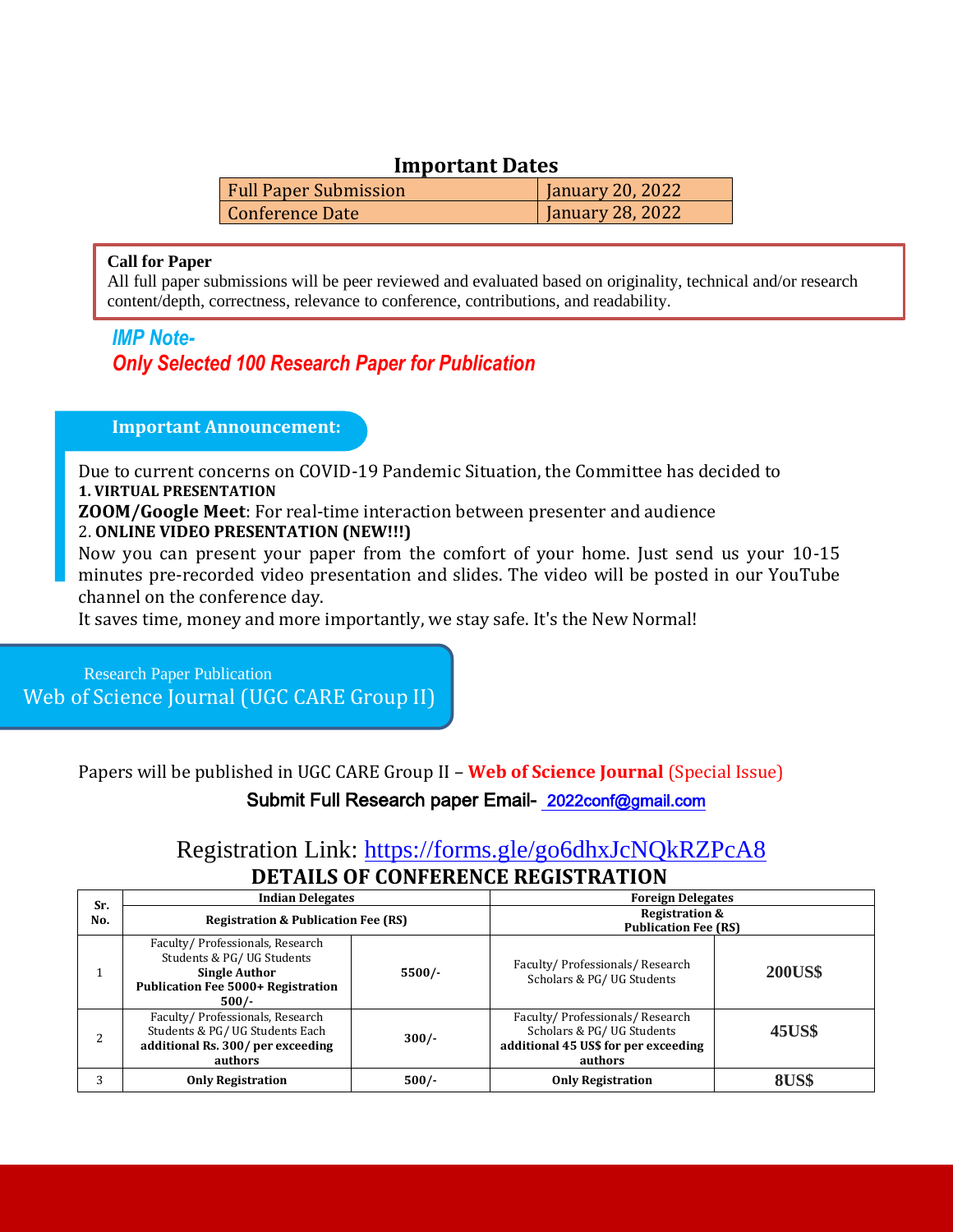#### INSTRUCTONS FOR AUTHORS

#### **Types of manuscripts**

Research papers should contain new experimental studies that constitute a significant contribution to the respective field. Research Papers should not exceed twelve (12) pages. Short communications are the one that contain new important findings in brief, a maximum of six (6) pages.

Review articles should take into context the most important current topics but not mere compilation, on subjects of general interest. They should not exceed twelve (12) pages.

#### **Abstract**

Should start on a new page after the title page and should not be more than 250 words.

#### **Keywords**

Provide four to six appropriate key words after abstract.

#### **Introduction**

Should start on a new page and should justify the title, relate the current research with earlier researches and should clearly indicate the objectives of the study.

#### **Materials and Methods**

Shall start as a continuation to introduction on the same page. All important materials used along with their source shall be mentioned. The main methods used shall be briefly described, citing references. New or modified methods may be described in detail. The statistical method and the level of significance chosen shall be clearly stated.

#### **Results & Discussion**

All results presented in tabular or graphical form shall be described in this section. All Tables and figures must have a title and a legend to make them self-explanatory and they should be given numbers. Should contain a critical review of the results of the study with the support of relevant literature. Discussion part can also be separated in that case the review of results with previous research should be done in discussion part.

#### **Conclusion**

Shall contain brief conclusion of the investigation followed by future prospects.

#### **Acknowledgements**

All acknowledgments should be typed in one paragraph directly preceding the reference section.

#### **References**

References should be referred to by number. Should be numbered consecutively in the order in which they are first mentioned in the text (not in-alphabetic-order) in square brackets. Cite references in text, tables and legends by Arabic numerals in square brackets.

Avoid using abstracts as references. Avoid citing a "personal communication" unless it provides essential information not available from a public source, in which case the name of the person and date of communication should be cited in parentheses in the text.

#### **Examples**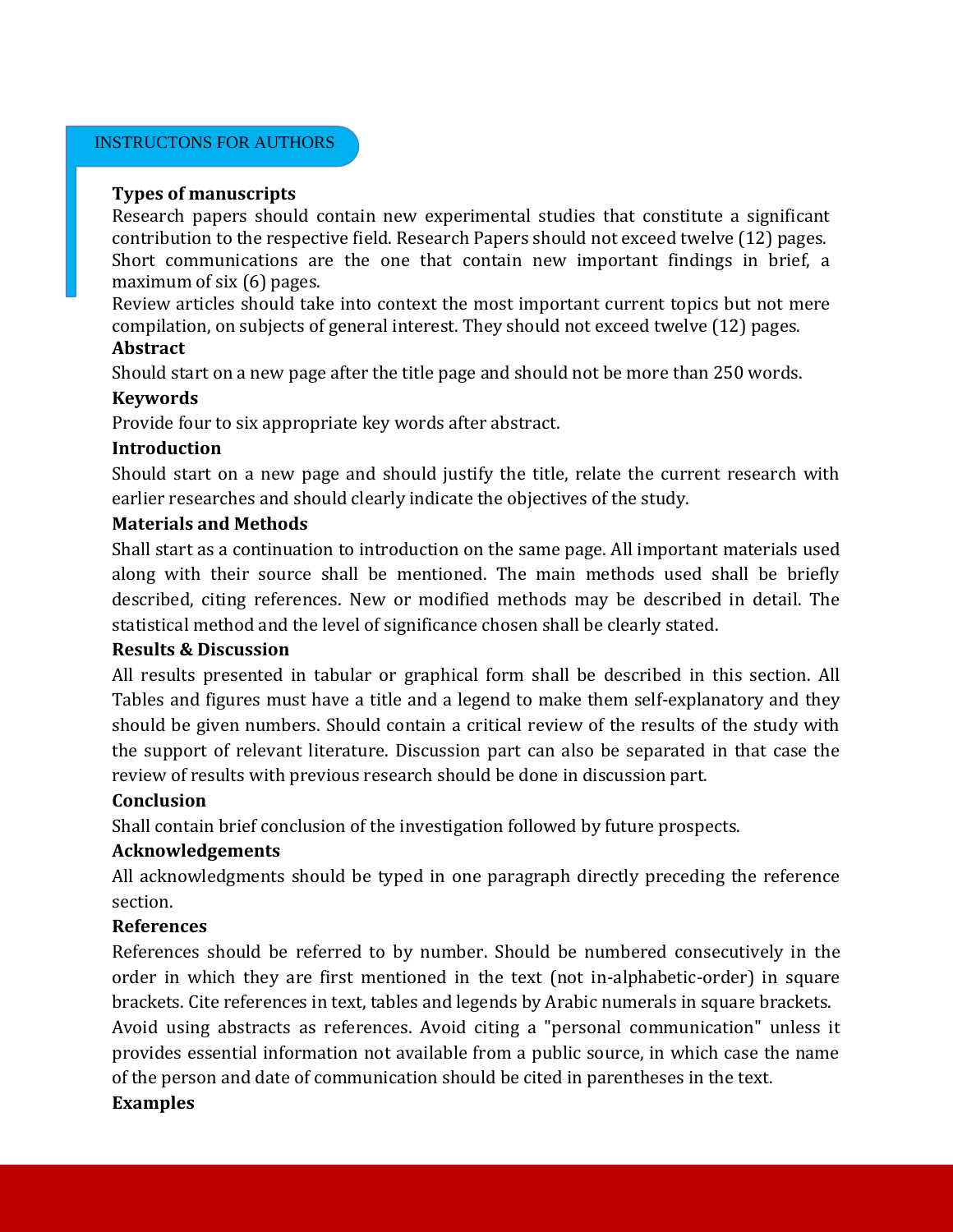**Journals:** Author (last name) (initials), Author (last name) (initials), Title of Article, Journal name, volume (issue), year, page numbers.

**Books:** Author (last name) (initials), Author (last name) (initials), Author (last name) (initials), Title of Book, Ed, Vol, Publisher, City, year, page numbers. Conference Proceedings: Author AB, Title, Conference, year, page number.

**Website:** Research at IDRL.http://www.idrl.org./research.html

#### **Ethics**

Evidence for approval by a local Ethics Committee (for both human as well as animal studies) must be supplied by the authors on demand.

#### Publication Fee:

Only after you receive our E-mail about Acceptance of Paper, you are required to make the necessary payment.

Selection of articles will be based on a number of factors including, quality of research, originality, and style. Selected papers may be required to undergo further review and editing before actual publication in selected Journals.

Submit abstract/Full Paper via email at: 2022conf@gmail.com

### **THEMES**

#### **ECOLOGY, ECONOMY, ENERGY, EMERGING TECHNOLOGYAND PEOPLE FOR SUSTAINABLE LIVELIHOOD IN SAARC COUNTRIES Sub-Themes of Conference**

We invite the participation of leading academic scientists, researchers and scholars in the domain of interest from around the world to submit original research contributions relating to all aspects of:

| Ecosystem ecology                               | Fundamental laws in ecology                               |
|-------------------------------------------------|-----------------------------------------------------------|
| Ecology of ecosystems                           | Ecological network analysis                               |
| <b>Ecological complexity</b>                    | Hierarchy theory in ecology                               |
| Freshwater and marine ecosystems                | Terrestrial ecosystems                                    |
| Decomposition and nutrient cycling              | Trophic dynamics                                          |
| Ecology and the abiotic environment             | Ecological organization                                   |
| Ecology of individual organisms                 | <b>Ecology of populations</b>                             |
| Biomass and bio-based products                  | Carbon pricing                                            |
| Climate change & global warming                 | Eco-design & eco-efficiency                               |
| Ecology & biodiversity conservation             | Efficient use of resources                                |
| Environmental impact assessment                 | Environmental policy, economics, planning &<br>regulation |
| Environmental pollution, prevention & pollution | Game theory and strategic behavior in                     |
| control                                         | environmental policies                                    |
| Life cycle analysis methodologies               | Risk assessment                                           |
| Sustainable communities                         | Carbon trading and taxation                               |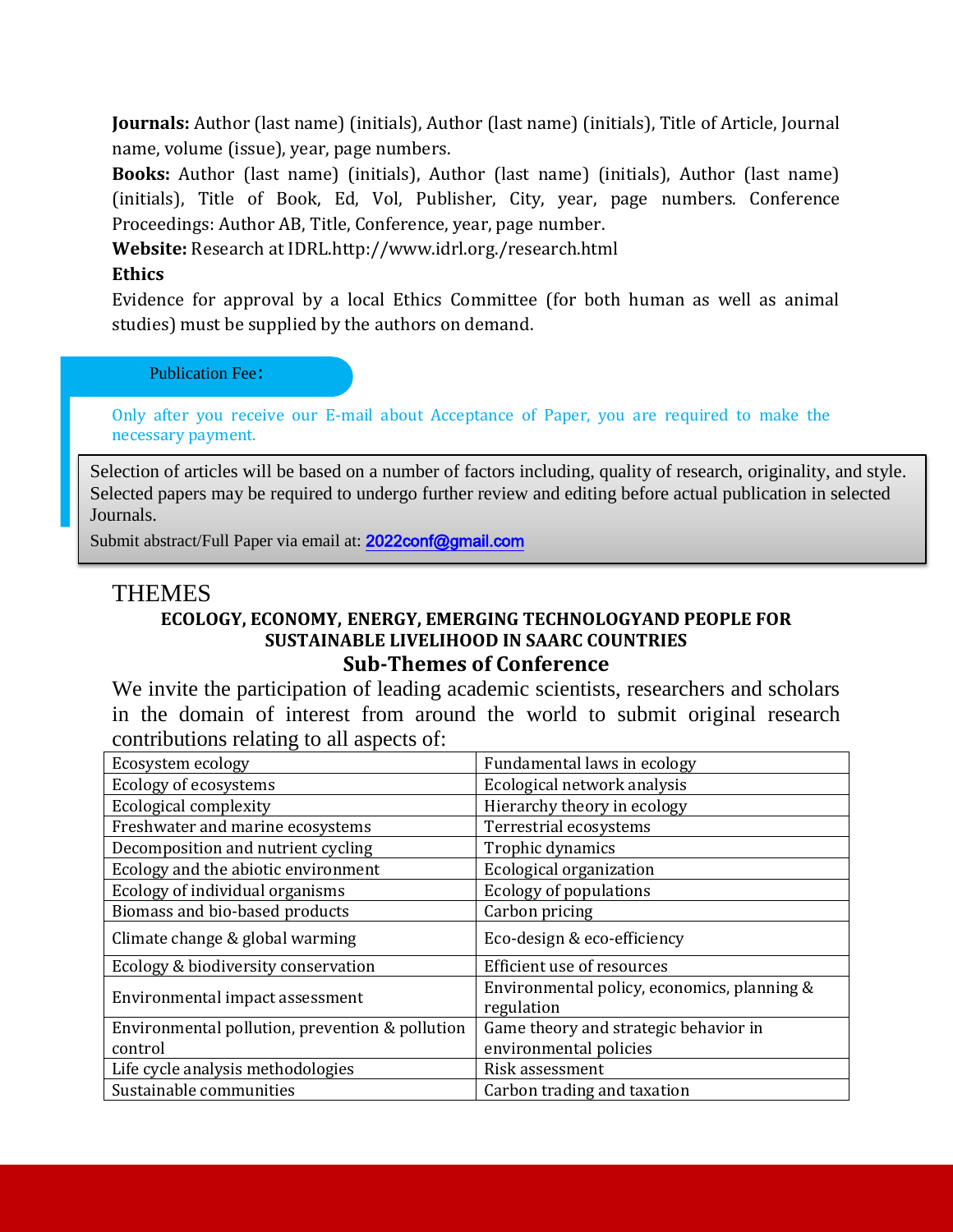| Climate change and energy industry              | Clean energy technologies                                                 |
|-------------------------------------------------|---------------------------------------------------------------------------|
| Design of energy markets                        | Distributed generation issues                                             |
| Energy efficiency challenges                    | Energy prices and uncertainties                                           |
| Energy and environmental policy                 | Energy demand and economic growth                                         |
| Energy markets and regulation                   | Geopolitics of oil and natural gas                                        |
| Environmental science and technology            | Hazardous substances and detection techniques                             |
| Ground water remediation                        | Habitat reconstruction                                                    |
| Ground water management                         | Green infrastructures                                                     |
| Green manufacturing                             | Global warming                                                            |
| Environmental restoration and ecological        |                                                                           |
| engineering                                     | Environmental systems approach                                            |
| Global environmental change and ecosystems      |                                                                           |
| management                                      | Fate of hazardous substances                                              |
| Environmental sustainability                    | Environmental dynamics                                                    |
|                                                 | Effect of distribution systems on potable water                           |
| Disinfection and disinfection by-products       | quality                                                                   |
| Clean technologies                              | Technology adoption prospects and policies                                |
| Biodegradation of hazardous substances          | Bio-engineering                                                           |
| <b>Biodiversity conservation</b>                | Carbon capture and storage                                                |
| Security of supply issues                       | Renewable energy technologies and markets                                 |
| Risk management issues in the energy sector     | Shale fuel reserves, economics and sustainability                         |
| Power and gas trade under volatile prices       | Regulation and regulation uncertainties                                   |
| Prospects for alternative transportation fuels  | Prospects for nuclear power                                               |
| Oil reserves and production                     | Greenhouse gas abatement costs and potentials                             |
| Behavior towards sustainability                 | Challenges, barriers and opportunities                                    |
| Communication tools for sustainable             |                                                                           |
| development                                     | Environment and climate friendly schools                                  |
| School-community partnership                    | Sustainability across curriculum                                          |
| Sustainability education by private industry    | Sustainable Development and education                                     |
| Health and the environment                      |                                                                           |
|                                                 | Health related organisms                                                  |
| Hybrid energy systems                           | Industrial wastewater treatment                                           |
| Institutional development                       |                                                                           |
| Interaction between pollutants                  | Integrated ecosystems management<br>Landscape degradation and restoration |
| Legal, economic and managerial aspects of solid |                                                                           |
| waste management                                | Life cycle analysis and Systems process                                   |
|                                                 | accounting                                                                |
| Management and regulation of point and diffuse  |                                                                           |
| pollution                                       | Management of hazardous solid waste                                       |
| Management of water treatment residuals         | Meteorology                                                               |
|                                                 | Monitoring and analysis of environmental                                  |
| Modelling and decision support tools            | contaminant                                                               |
| Nutrients removal                               | On site and small scale systems                                           |
| Optimization of collection systems              | Ozone layer depletion                                                     |
| Physical and Social hydrology                   | Public participation                                                      |
| Quality guidelines, environmental regulation    |                                                                           |
| and monitoring                                  | Recycling and reuse                                                       |
| Regulatory practice                             | Resource management                                                       |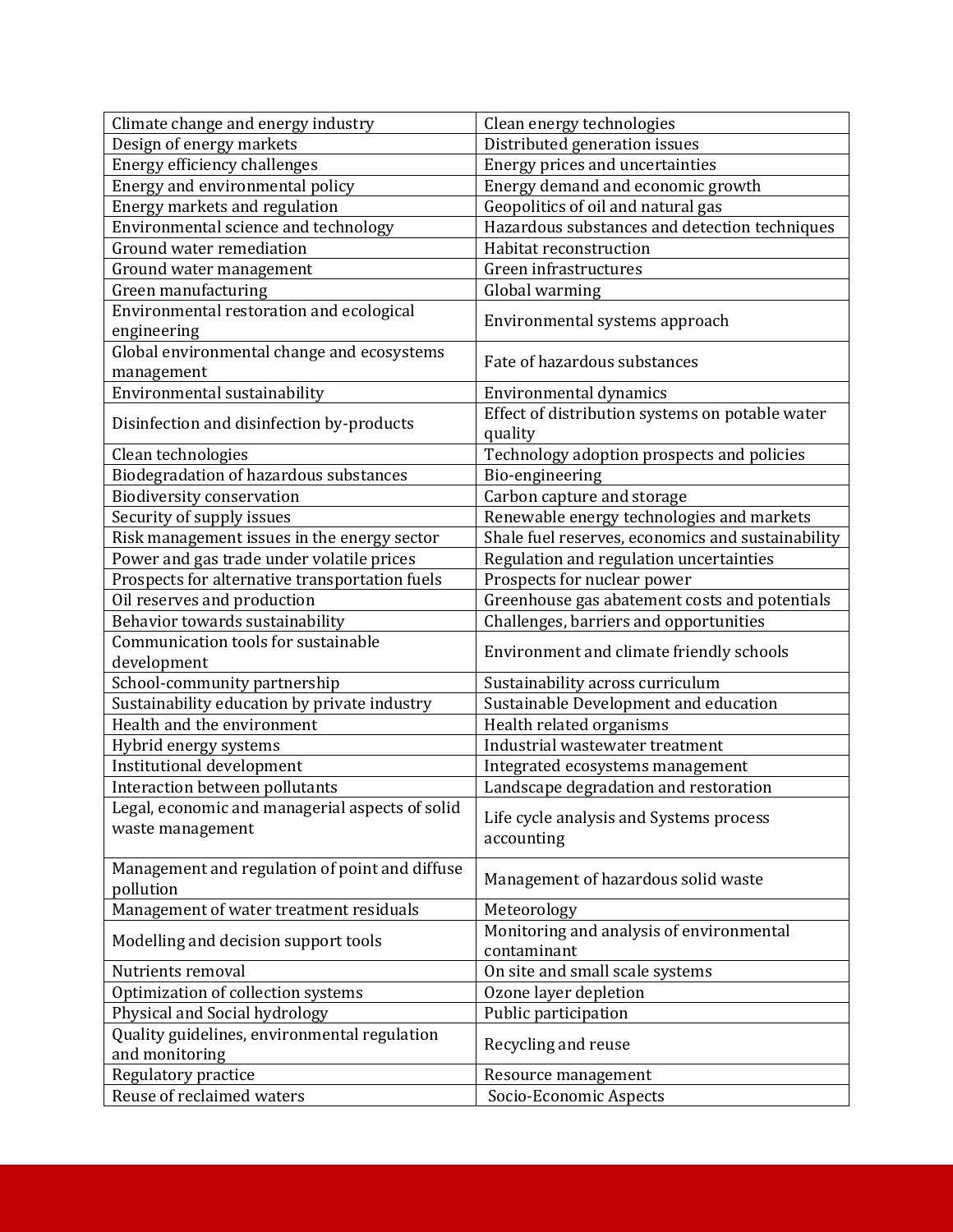| Industrial pollution and environment                   | Social Problems and environment                             |
|--------------------------------------------------------|-------------------------------------------------------------|
| <b>GIS And Remote Sensing</b>                          | Nature and Man-Made Disasters                               |
| Satellite applications in the environment              | Sludge treatment and reuse                                  |
| Soil decontamination                                   | Solid waste management                                      |
| Storage technology                                     | Storm-water management                                      |
| Suspended and fixed film biological processes          | Sustainability in process industries                        |
| Sustainable cities                                     | Systems embodiment accounting and input-<br>output analysis |
| Technical aspects of treatment and disposal<br>methods | Toxicity assessment and epidemiological studies             |
| Trans-boundary cooperation                             | Waste management                                            |
| Solar Energy and Sustainable Development               | <b>Environmental Changes and Agricultural</b><br>Production |
| Impact of Natural Environment on Literature            | Natural Resources Reflected in the Literature               |
| Waste minimization                                     | Waste valorization                                          |
| Wastewater and sludge treatment                        | Water and Soil reservation                                  |
| Water quality                                          | Water quality objectives standard setting                   |
| Agriculture and water resource management              | Water, Food and Energy                                      |
| Environment and ecology                                | Water Quality and Health                                    |
| <b>Water Resources In Arid Regions</b>                 | <b>Impact of Technology on Environment</b>                  |
| <b>Biodiversity and Sustainable Development</b>        | Natural Resources and Tourism Development                   |
| <b>Natural Resources and Laws</b>                      | Ocean Resources and Sustainable Development                 |
| Water resources and river basin management             | Water treatment and reclamation                             |
| Wetlands                                               | Zero Energy building                                        |
| <b>Energy Engineering</b>                              | Control technologies                                        |
| Demand-side management                                 | Distributed energy resources                                |
| Distributed ledger systems for energy                  | Eco-technology                                              |
| <b>Economic instruments</b>                            | Electricity market and electricity supply chain             |
| Energy efficient systems                               | Energy management and audit                                 |
| Energy policies and economics                          | Energy security and clean use                               |
| Sustainability, Society, and Education                 | Energy and sustainable development                          |

Note:

Sub themes of the conference broadly cover the aspects of "Sustainable Development Goals in South Asia: Key Issues, Opportunities and Challenges" but are not limited to the sub themes explicitly mentioned here. Any other good quality research paper that relates to the focal theme may also be considered for presentation and publication.

#### International Advisory Committee

| Dr. Babalola, Ayodele Samuel | Department of Pure and Applied Zoology, Federal        |
|------------------------------|--------------------------------------------------------|
|                              | University of Agriculture, PMB, Abeokuta, Ogun State., |
|                              | Nigeria, South Africa                                  |
| Dr. Dattatray S. Dhawale     | Scientist, Qatar Environment and Energy Research       |
|                              | Institute, Hamad Bin Khalifa University, Qatar         |
| Neeshi Heeroo-Luximon        | Lecturer in Marathi, Mahatma Gandhi Institute, Marathi |
|                              | Department, School of Indian Studies, Mauritius        |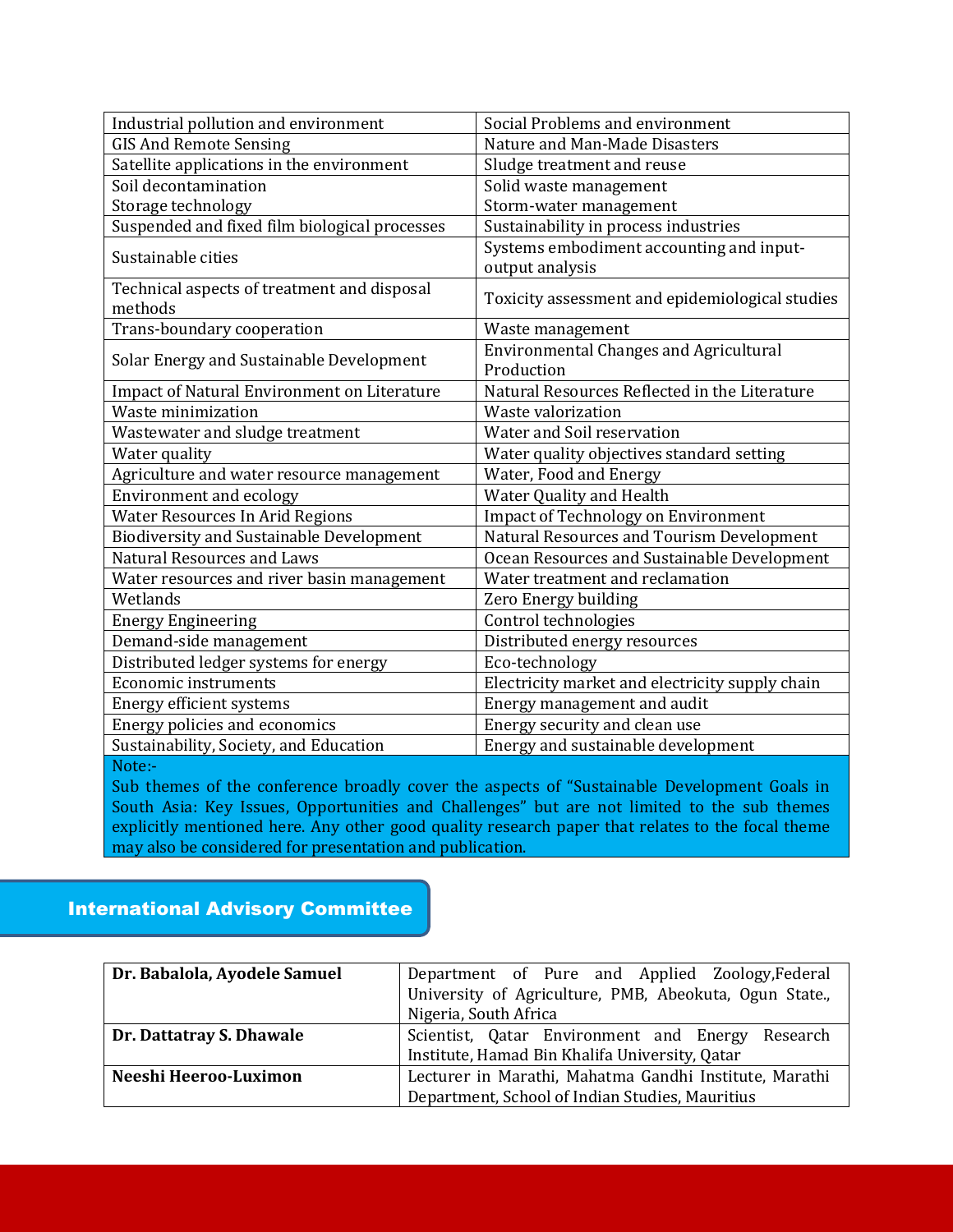| Dr. Hafizakhatun             | Department of Geography and Environment Qazi Motihar                                                      |
|------------------------------|-----------------------------------------------------------------------------------------------------------|
|                              | Hossain Bhadan, University of Dhaka, Dhaka 1000,                                                          |
|                              | Bangladesh                                                                                                |
| Dr. Muhammad Tahir Khan      | Assistant Professor, Department of Economics and                                                          |
|                              | Business Administration, Division of Arts and Social                                                      |
|                              | Sciences, University of Education. Pakistan, Phd in                                                       |
|                              | Finance (University Malaysia Sarawak)                                                                     |
| Dr. Sunil Madhukar Gawade    | National Petroleum Construction Company, Abu Dhabi                                                        |
|                              | Hydrographic Data Processor                                                                               |
| Dr. M. Maksudur Rahman       | Professor, Department of Geography & Environment,                                                         |
|                              | Faculty of Earth and Environmental Sciences, Bangladesh                                                   |
| <b>Mark Y Roque</b>          | Professor (Assistant), College of Nursing, Medina, Saudi                                                  |
|                              | Arabia                                                                                                    |
| Dr. K. C. Ramotra            | Professor, Former Head Department of Geography,                                                           |
|                              | Shivaji University, Kolhapur, Maharashtra, India                                                          |
| Dr. PHIL-EZE Philip Ogbonnia | Department of Geography, University of Nigeria, Nsukka,                                                   |
|                              | Enugu State, Nigeria, Africa                                                                              |
| <b>Muhammad Yasir</b>        | School of Geosciences, Qingdao, China, China University of                                                |
|                              | Petroleum                                                                                                 |
| <b>Dr Uttam Patil</b>        | Associate Professor and Head, Department of English,                                                      |
|                              | IQAC Coordinator, Rajarshi Shahu Arts and Commerce                                                        |
|                              | College, Rukadi, Kolhapur                                                                                 |
| Hazi Mohammad Azamathulla    | 1st degree connection1st, Professor at University of the                                                  |
|                              | West Indies, St. Augustine Campus. Editor $\sim$ Water                                                    |
|                              | Supply (IWA), Editorial Member $\sim$ Geography (MDPI)                                                    |
| Dr. B. C. Vaidya             | Professor, Jawaharlal Nehru University, New Delhi                                                         |
| Dr. Ranjit Gajanan Gurav     | Department of Biological Engineering, College<br>of                                                       |
|                              | Engineering, Konkuk University, Seoul, South Korea                                                        |
| Dr. S. D. Shinde             | Professor and BOS Chairman, Dept. of Geography, Shivaji                                                   |
|                              | University, Kolhapur                                                                                      |
| Dr. Amjad Ali Abassi         | Principal, Govt. Degree College, Drass, Kargil, UT Ladakh                                                 |
|                              |                                                                                                           |
| Dr. Sagar M. Mane            | Postdoctoral Fellow, Department of Physics, Yeungnam                                                      |
|                              | University, Gyeongsan, South Korea                                                                        |
| Dr. Jyotiram More            | BOS Chairman in Geography, Savitribai Phule Pune<br>University, & Head, Department of Geography, B. J. S. |
|                              |                                                                                                           |
| Dr. S. C. Advitote           | College, Wagholi, Pune<br>Professor, Head, Department of Geography, C. B. Khedgi's                        |
|                              | Basaveshwar College, Akkalkot                                                                             |
| Oluwagbami Daniel Taiwo      | Department of Economics, Tai Solarin University of                                                        |
|                              |                                                                                                           |
| Dr. Sandeep Rout             | Education Ijebu-Ode, Ogun State. Nigeria<br>Faculty of Agriculture, Sri Sri University, Cuttack, Odisha-  |
|                              | 754006, India                                                                                             |
| Dr. T. N. Lokhande           | Professor, Dept. of Geography, K. B. P. Mahavidyalaya,                                                    |
|                              | Pandharpur & BOS Chairman, PAHS University, Solapur                                                       |
| Prof. Arun Das S.            | Professor, DOS in Geography, University of Mysore                                                         |
|                              | Manasagangotri, Mysuru, KA                                                                                |
| Dr. K. C. Gupta              | Assistant<br>professor,<br>Department<br>Geography,<br>of                                                 |
|                              |                                                                                                           |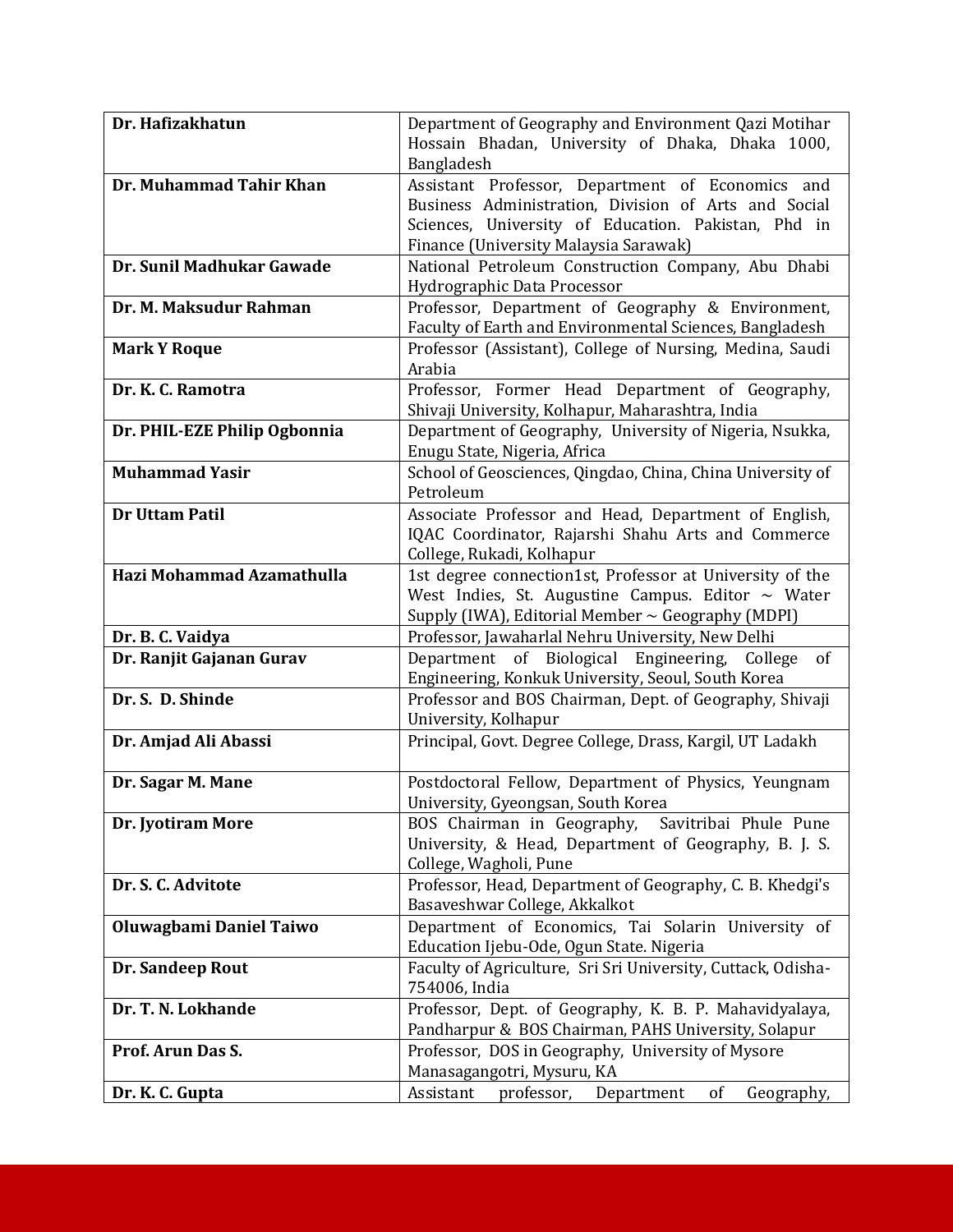|                               | Govt.Degree College Dabhara Dist. Janigir Champa   |  |  |  |
|-------------------------------|----------------------------------------------------|--|--|--|
|                               | (Chattisgarh)                                      |  |  |  |
| Dr. Birajdar Govind Dattopant | Principal, Sharadchandra Mahavidyalaya, Shiradhon. |  |  |  |

NATIONAL ADVISORY COMMITTEE:

| Dr. Rajesh Kr. Abhay      | Assistant Professor, Department of Geography, Dyal Singh                                   |  |
|---------------------------|--------------------------------------------------------------------------------------------|--|
|                           | College, University of Delhi, New Delhi                                                    |  |
| Dr. Ranjan Kalita         | Principal, Rangapara College, Amaribari, Rangapara, Assam                                  |  |
| Dr. Mahadeo Walunj        | Principal, College of Arts, Bhigwan, Indapur, Dist. Pune                                   |  |
|                           | Maharashtra                                                                                |  |
| Dr. Dadasaheb Gajhanse    | B.O.S. Chairman Geography, Dr. Babasaheb Ambedkar                                          |  |
|                           | Marathwada University, Aurangabad.                                                         |  |
| Dr. V. J. Patil           | B.O.S. Chairman Geography, Kavayitri Bahinabai Chaudhari                                   |  |
|                           | North Maharashtra University Jalgaon                                                       |  |
| Dr. Manjunath Mankari     | B.O.S. Chairman Geography, Swami Ramanand Teerth                                           |  |
|                           | Marathwada University, Nanded                                                              |  |
| Dr. N. G. Mali            | Principal, Sambhaji Mahavidyalaya, Murud, B.O.S Member,                                    |  |
|                           | Swami Ramanand Teerth Marathwada University, Nanded                                        |  |
| Dr. Megha Savarkar        | B.O.S. Chairman Geography, Rashtrasant Tukadoji Maharaj                                    |  |
|                           | Nagpur University                                                                          |  |
| Dr. Sunil Akhare          | B.O.S. Chairman Geography, Sant Gadge Baba Amravati                                        |  |
|                           | University                                                                                 |  |
| Dr. Asit Panda            | HOD & Assistant Professor, Dept. of English (UG & PG),                                     |  |
|                           | Belda College, Vidyasagar University, West Bengal                                          |  |
| Gyanaranjan Sahoo         | Scientist (Forestry), Krishi Vigyan Kendra,                                                |  |
|                           | Odisha University of Agriculture and Technology, Angul,                                    |  |
|                           | Odisha                                                                                     |  |
| Dr. Caroline David        | HoD of Economics &:FC Department, DTSS College of                                          |  |
|                           | Commerce, Malad East.                                                                      |  |
| <b>Dr. Sukamal Maity</b>  | W.B. State Aided College Teacher, Head, Dept. of                                           |  |
|                           | Geography, Narajole Raj College of Vidyasagar University                                   |  |
|                           | (W.B.)                                                                                     |  |
| Dr. Kavitha G. N.         | Faculty, Centre for Women's Studies, Jnanabharathi                                         |  |
|                           | Campus, Bangalore University, Bangalore, Karnataka                                         |  |
| <b>Dr. Sawant Sushant</b> | Assistant Professor, Division of Geoinformatics                                            |  |
|                           | Department of Water & Health, JSS Academy of Higher                                        |  |
|                           | Education & Research, Mysuru-15, KA.                                                       |  |
| Dr. Phule B. R.           | Princiapl, Mandesh Mahavidyalaya, Junoni,                                                  |  |
|                           | Dist-Solapur Maharashtra (India)<br>Kankavli College, Kankavli                             |  |
| Lt.(Dr.) B. L. Rathod     | Principal, Dr. Ghali College, Gadhinglaj                                                   |  |
| Dr. Mangalkumar R. Patil  |                                                                                            |  |
| Dr. Parag Khadke          | HOD Dept. of Geography, Swami Ramanand Teerth                                              |  |
| Dr. T. P. Shinde          | Marathwada University, Nanded<br>Assistant Professor, Dept. of Geography, Mudhoji College, |  |
|                           | Phaltan                                                                                    |  |
|                           |                                                                                            |  |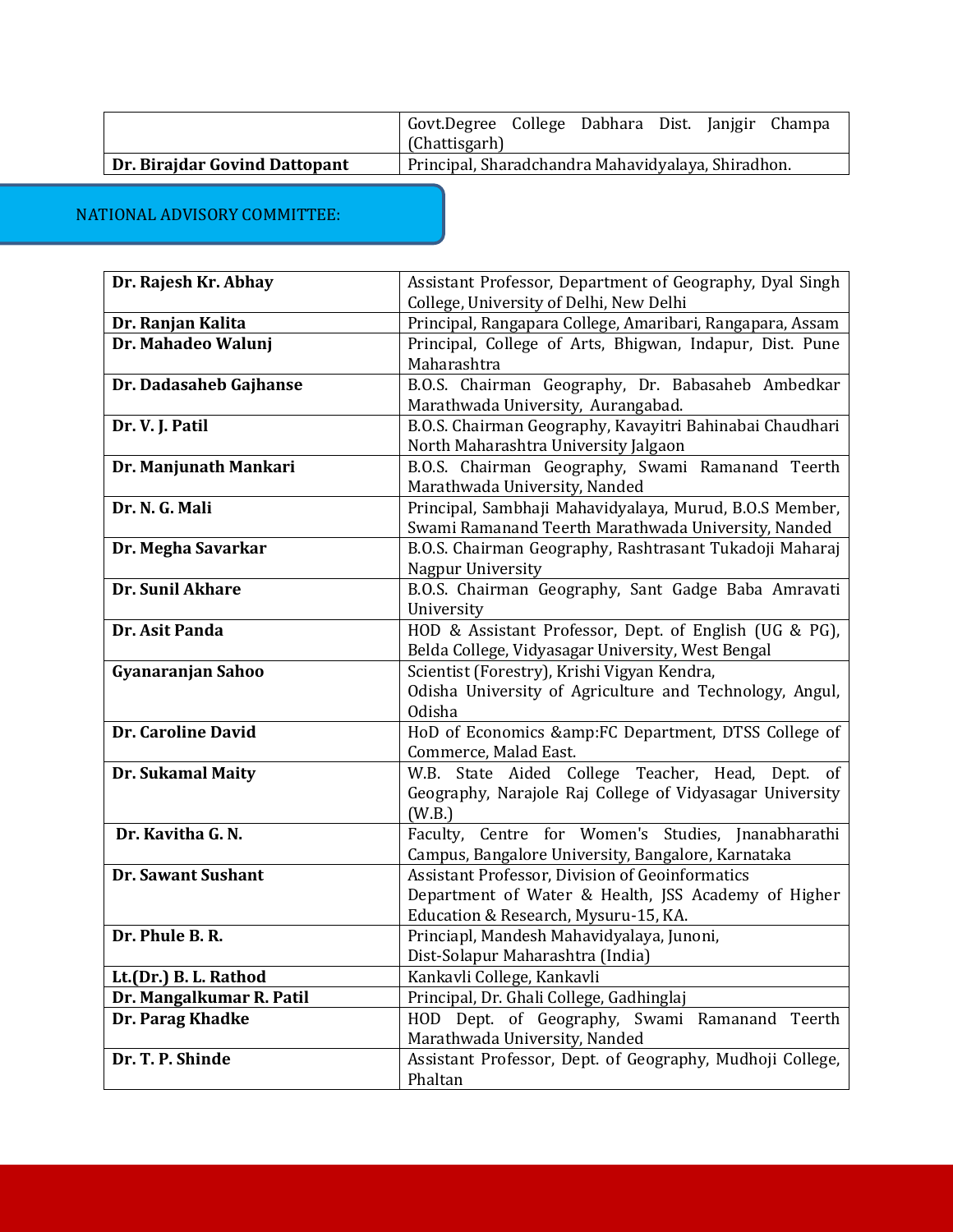#### Chief Organizers

| Dr. Shah Nazir           | Assistant Professor/HOD, Computer Science             |  |  |
|--------------------------|-------------------------------------------------------|--|--|
|                          | University of Swabi, Khyber Pakhtunkhwa               |  |  |
| Dr. Jyotiram More        | BOS Chairman in Geography, Savitribai Phule Pune      |  |  |
|                          | University, & Head, Department of Geography, B. J. S. |  |  |
|                          | College, Wagholi, Pune                                |  |  |
| Dr. Praveen G. Saptarshi | Visiting Professor, Salisbury University, USA         |  |  |
| Dr. Dharmendra B. Salve  | Gandhi<br>Principal,<br>Rashtrapita<br>Mahatma        |  |  |
|                          | Mahavidyalaya, Khed                                   |  |  |

#### **Maharashtra Bhugolshastra Parishad, Pune Executive Board:**

| Dr. Balasaheb Gophane | Dr. Praveen Saptarshi   |
|-----------------------|-------------------------|
| President)            | (Chairman)              |
| Dr. Arjun Musmade     | Dr. Madan Suryawanshi   |
| (Vice Chairman)       | (Vice Chairman)         |
| Dr. Digambar Samarth  | Dr. Jyotiram More       |
| (Vice Chairman)       | (General Secretary)     |
| Dr. Arjun Doke        | Dr. Omprakash Munde     |
| (Joint Secretary)     | (Joint Secretary)       |
| Dr. Balasaheb Jadhav  | Dr. Dayanand Ujalambe   |
| (Treasurer)           | (Joint Treasurer)       |
| Dr. Nita Kashid Patil | Dr. Manisha Pawar       |
| (Member)              | (Member)                |
| Dr. Sunil Kuwar       | Dr. Vilashini Thigale   |
| (Member)              | (Member)                |
| Dr. Bharat D. Patil   | <b>Dr. Sachin Deore</b> |
| (Member)              | (Member)                |
| Dr. Dattatraya Gatade | Dr. Nagsen Meshram      |
| (Member)              | (Member)                |
|                       |                         |

#### Local Organizing Committee

| Prof.N.D.Dhavade   | Prof.S.S.Vhandkar |
|--------------------|-------------------|
| Prof.Sandeep Kale  | Prof.A.B.Naikwade |
| Dr. A.K.Gadade     | Prof. S.D.Pawar   |
| Prof. S.T.Sabale   | Mr. S. P. Mane    |
| Shri. B. D. Kale   | Prof. V.R.Bhujbal |
| Prof. Seema Bhagat | Prof. K.N.Bodare  |